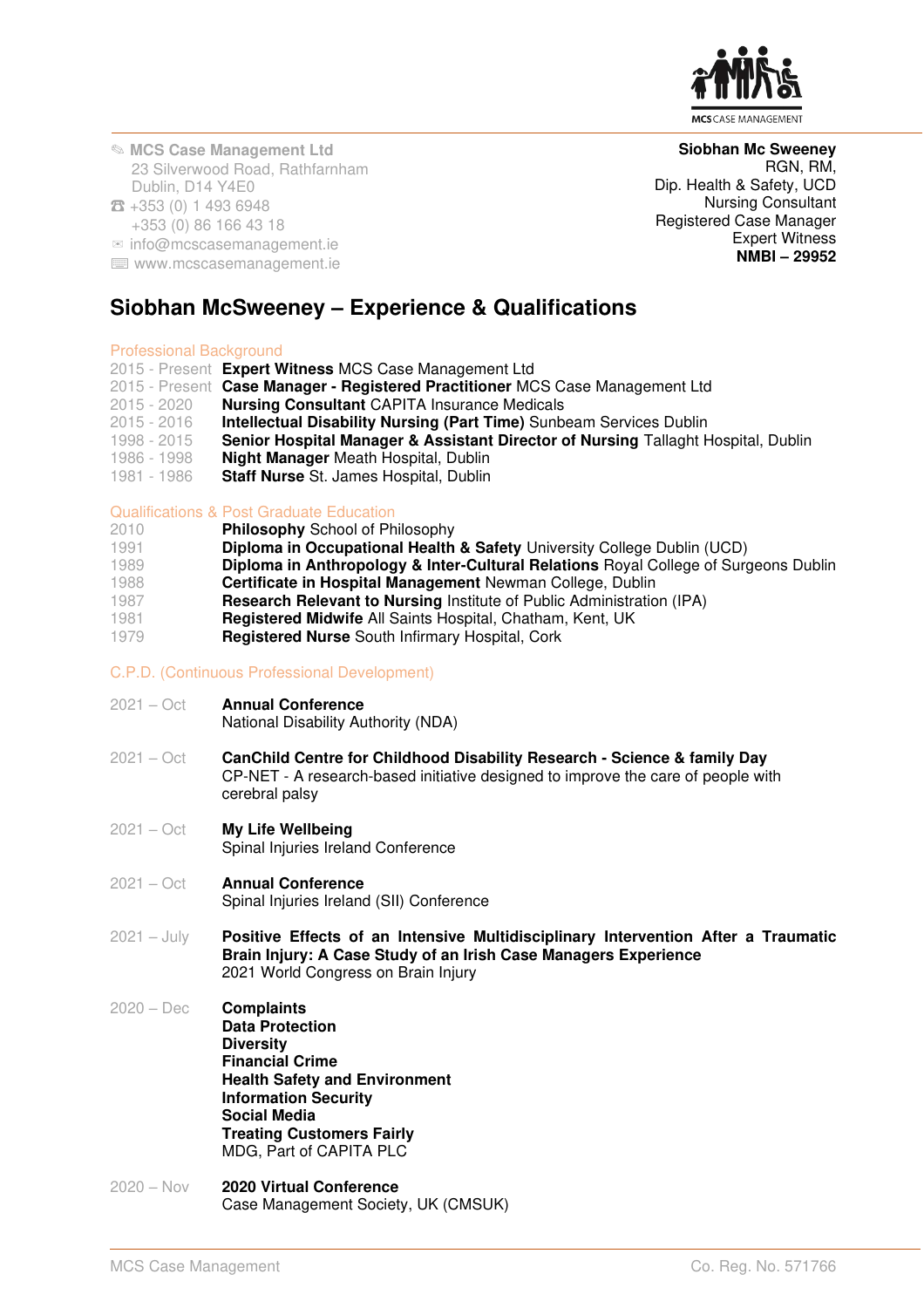

✎ **MCS Case Management Ltd**  23 Silverwood Road, Rathfarnham Dublin, D14 Y4E0 ☎ +353 (0) 1 493 6948 +353 (0) 86 166 43 18  $\infty$  info@mcscasemanagement.ie ⌨ www.mcscasemanagement.ie **Siobhan Mc Sweeney** RGN, RM, Dip. Health & Safety, UCD Nursing Consultant Registered Case Manager Expert Witness **NMBI – 29952** 2020 – Nov **Covid-19, How the Courts have Changed**  Medico-Legal Society of Ireland, Webinar 2020 – Jun **Wardship – A Medico-Legal Perspective**  Medico-Legal Society of Ireland, 64<sup>th</sup> Session Programme, CPD Lecture 2020 – Apr **Paediatric Case Management Training Webinar**  Case Management Society, UK (CMSUK) 2020 – Apr **Remote Consultation Training Webinar**  The Society of Occupational Medicine 2020 – Mar **Pandemic Awareness Training**  CLP Institute 2020 – Feb **Medico-Legal Society Academic Day** Kings Inn, Dublin. 2019 – Dec **Augustus Cullen Law - Medical Negligence Birth Injuries Seminar** Convention Centre, Dublin. 2019 – Nov **CMSUK – Annual Conference & AGM: Creating Links and Breaking Boundaries** The Royal Armouries, Leeds 2019 – Oct **Beyond Limits 2019 – Empowering Young People with Disabilities** Croke Park Stadium Conference Centre, Dublin. 2019 – Oct **INHEF – Inclusive National Higher Education Forum Launch by Minister Mary Mitchell O' Connor** The Gas Building, D'Olier Street, Dublin 2 2019 – Sept **CallanTansey Medico Legal Conference** Callan Tansey Solicitors, Kilronan Castle, Co. Roscommon 2019 – May **HeadFirst Conference: Family Experience of Brain Injury Surviving, Coping, Adjusting** Leonardo Royal Hotel, London Tower Bridge, UK. 2019 – Feb **CYBERSPACE:'A New Frontier for Medicine and Law'** The Medico-Legal Society of Ireland (Academic Day 2019), King's Inn, Dublin 2018 – Nov **2-day Intl Conference – Innovation & Evidence Based Practice**  Case Management Society, UK (CMSUK) 2018 – Sept **Cerebral Palsy Conference**  Brain Injury Group, London, UK 2018 – Sept **Pathways to Progress, Medico Legal Conference**  CallanTansey Solicitors, Markree Castle, Collooney, Co. Sligo